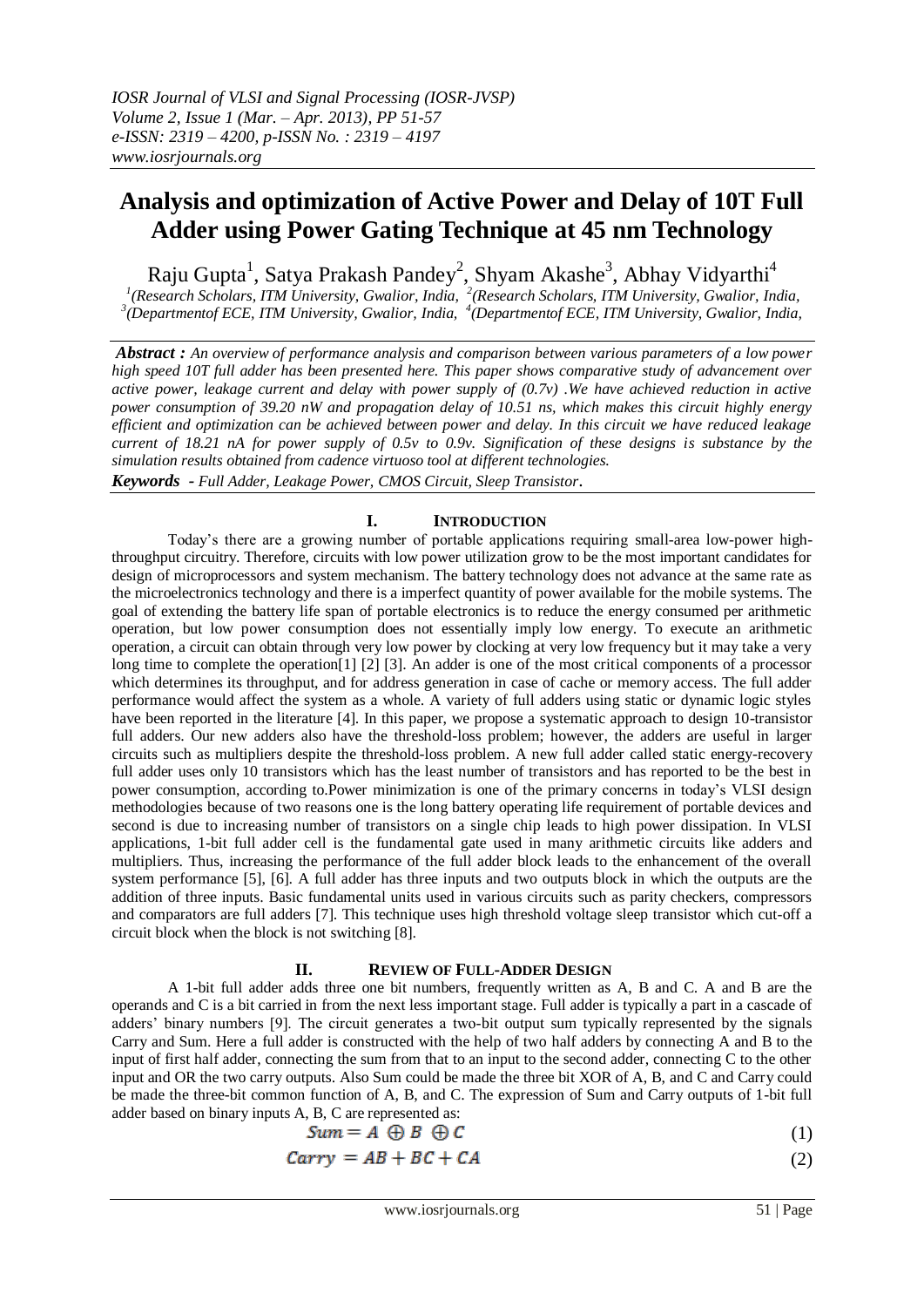

**FIGURE 1. BLOCK DIAGRAM REPRESENTATION OF 1-BIT FULL ADDER** 



**FIGURE 2. SCHEMATIC OF A FULL ADDER**

# **III. 10T FULL ADDER TOPOLOGIES**

A transmission gate or analog switch is defined as an electronic constituent that will selectively block or pass a signal level from the input to the output. This solid condition switch is comprised of a pMOS transistor and nMOS transistor. The control gates are biased in a corresponding method so that both transistors are either on or off [10].The designed 10T full adder shown in figure 3.



# **FIGURE 3: SCHEMATIC OF 10T FULL ADDER 45NM TECHNOLOGY**

The basic advantage of 10T full adders is smaller area and lower power utilization. It becomes more not easy and even obsolete to keep full output voltage swing operation as the design with fewer transistor count and lower power utilization are pursued. In pass transistor logic the output voltage swing may be degraded due to the threshold voltage defeat problem. The reduction in voltage swing leads to lower power consumption but may also lead to slow switching in the case of cascaded operation such as ripple carry adder. A low VDD operation the corrupted output may even cause break down of circuit [11]. The smallest voltage that 10 T adder can work at 0.7V. The excessive power dissipation and long delay are attributed to the threshold voltage drop problem and the poor driving capability of some internal nodes at input combinations that create non full-swing transitions [12]. The elimination of the path to the ground reduces the total power use by reducing the short circuit power . The combination of low power and low transistor add up makes the SERF adder circuit a viable option for low power design.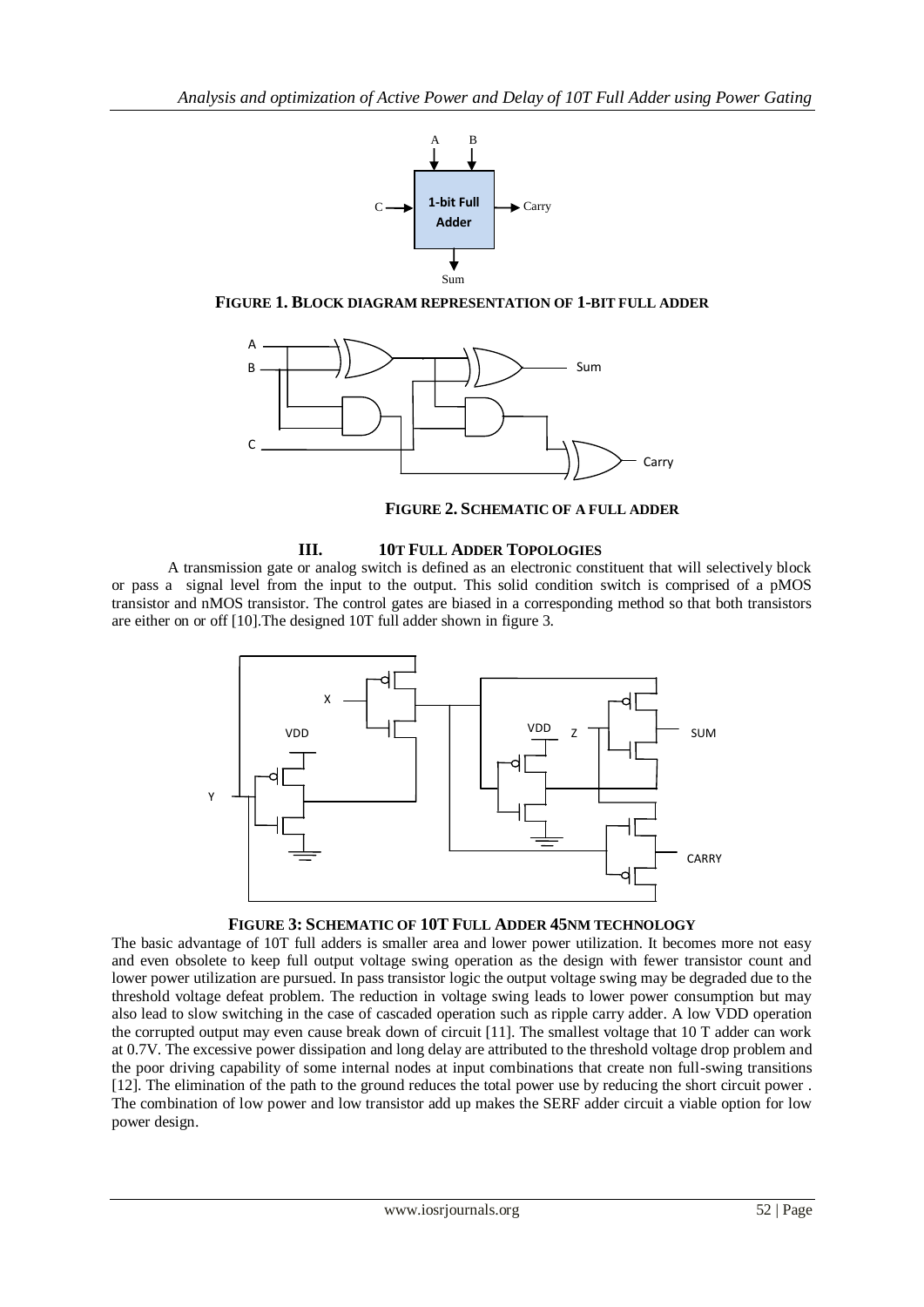## **IV. POWER GATING TECHNIQUE**

MOSFET scaling deep into the sub-100-nm system has resulted in Power gating has become one of the most widely used circuit design techniques for reducing leakage current. Its thought is very simple but its application to standard cell VLSI designs involves many careful considerations. The great complication of designing a power-gated circuit originate from the side effects of inserting current switches which have to be determined by a mishmash of extra circuitry and customized tools and methodologies. In this tutorial we analysis these design considerations and look at the best practice within industry and academic world. Topics include output isolation and data with holding current switch design and sizing and physical design issues such as power networks increases in area and wire length and power grid analysis. Standby leakage is in general smaller than active leakage .The device operating at room temperature. substantially greater leakage power consumption compared to a few generations ago [13]. Technology scalingcalls for a reduction of the supply voltage to restrain power density [14]. The sleep transistor can be turned off when the low-Vth logic block is still therefore resulting in a important reduction of sub-threshold leakage current. Figure 4. shows a sleep transistor used for power gating. A sleep transistor can be a high nMOS or pMOS transistor. A pMOS sleep transistor served as a description switch connects the power network to virtual VDD. An nMOS sleep transistor served as a footer switch connects the ground network to virtual GND. Normally, either a header switch or a footer switch is used to conserve area and reduce timing penalty caused by voltage drop across sleep transistors. In this work, we will consider only header switch. The logic network in Figure 4. can be as simple as a logic gate. If it is a logic gate in a standard cell library we call it a power-gated cell. If the power-gated cells in a standard cell design are used in a cut off method i.e. their virtual VDDs are not connected.



#### **FIGURE 4: WE CALL THIS POWER GATING APPROACH FINE-GRAINED POWER GATING.**

Power Gating Technique has two main features. First "active" and "sleep" operational modes are associated with Power Gating Technique technology for efficient power organization. Second two different threshold voltages are used for N channel and P channel MOSFET in a single chip [15]. This technique based on disconnecting the low threshold voltage (low-Vt) logic gates from the power supply and the ground line via cutoff high threshold voltage (high-Vt) sleep transistors is also known as power gating. The schematic of power gating technique shown in Fig.3.The transistors having low threshold voltage are used to implement the logic. The low threshold voltage transistors from supply and ground during standby (sleep) mode to prevent leakage dissipation [16].

## **V. SIMULATION RESULTS**

We have performed simulated results using spectre simulator in cadence tool at 45 nm technology. The supply voltage is 0.7v (45nm). The data analysis of the input and output such as a, b, c, sum and carry shown in figure 2. The output waveform of 10T full adder simulated at 45 nm technology under the process of transient analysis for the period of 100ns and power supply of 0.7 V.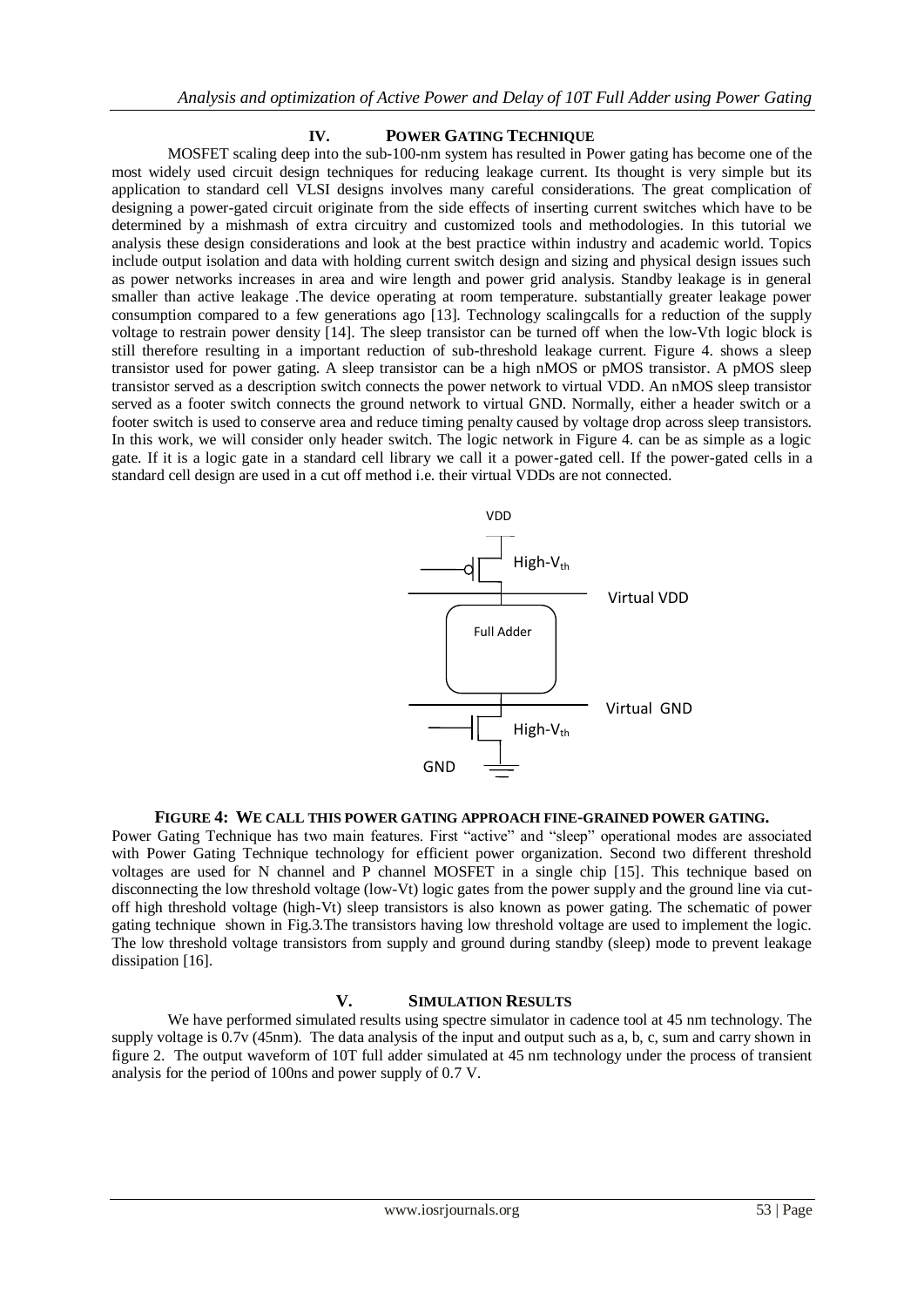

**FIGURE 5: SIMULATED OUTPUT WAVEFORM OF TRANSIENT RESPONSE 10T 45NM TECHNOLOGY.** Figure 4 shows the output waveform of leakage current of 10T full adder simulated at 45nm technology under the process of transient analysis for the period of 100ns and power supply of 0.7 V. Leakage current is also the current that flow when the ideal current is zero, such as in electronic assemblies that are in stand by disabled or "sleep" mode.





$$
P_{avg} = CV_{DD}{}^2 f_{CLK} \tag{2}
$$



**FIGURE 7: SIMULATED OUTPUT WAVEFORM OF ACTIVE POWER 10T AT 45NM TECHNOLOGY.**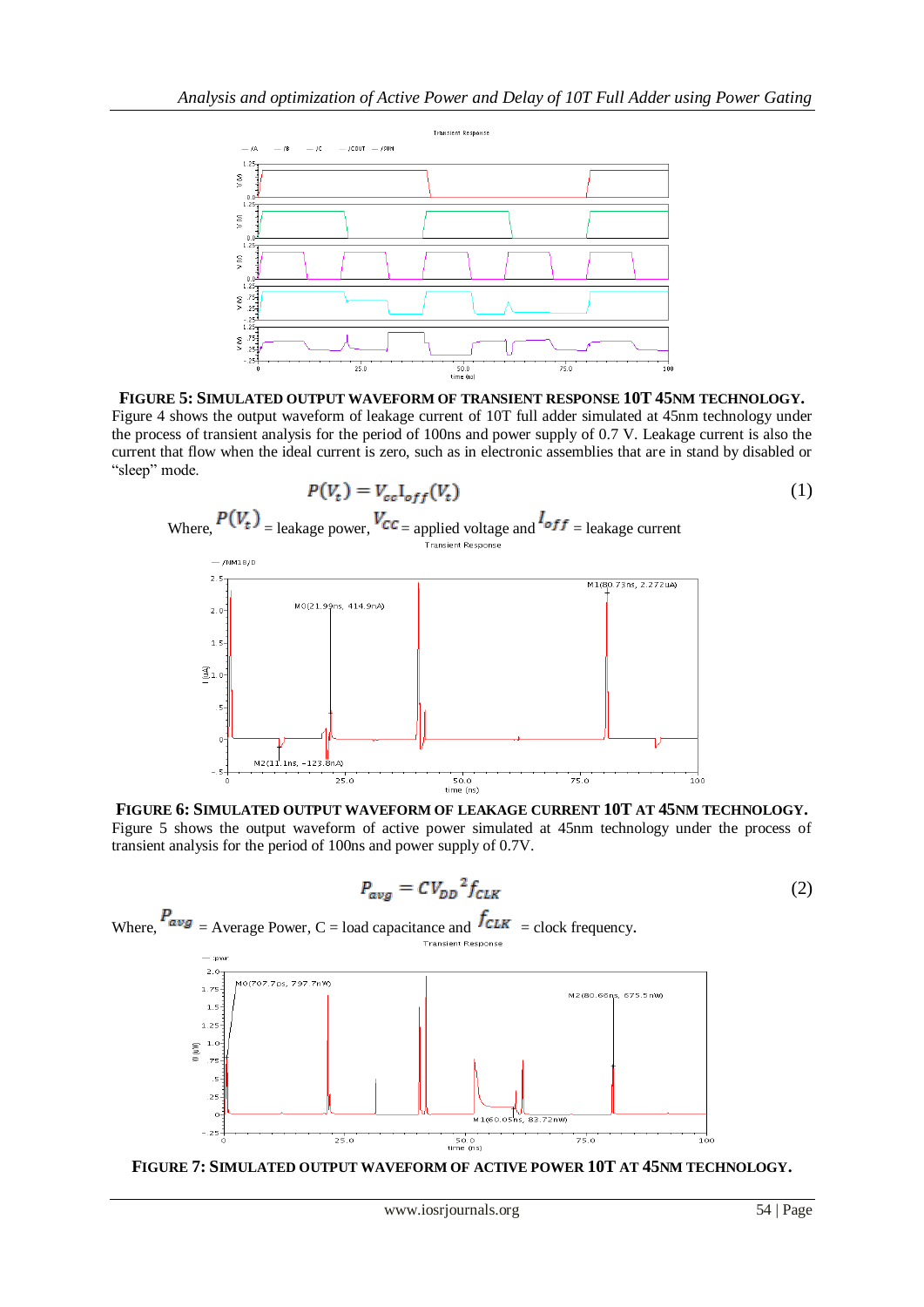Figure 8: shows the output waveform of leakage current of 10T full adder using power gating technique simulated at 45nm technology under the process of transient analysis for the period of 100ns and power supply of 0.7 V. Leakage current is also the current that flow when the ideal current is zero, such as in electronic assemblies that are in stand by disabled or "sleep" mode.

$$
P(V_t) = V_{cc} I_{off}(V_t)
$$
\n(3)

Where, 
$$
P(V_t)
$$
 = leakage power,  $V_{CC}$  = applied voltage and  $I_{off}$  = leakage current

**Transient Response** 



**FIGURE 8: LEAKAGE CURRENT OF 10T FULL ADDER USING POWER GATING TECHNIQUE AT 45NM TECHNOLOGY.**

**Transient Response** 



# **FIGURE 9: ACTIVE POWER OF 10T FULL ADDER USING POWER GATING TECHNIQUE AT 45NM TECHNOLOGY.**

 Figure 9: shows the output waveform of active power simulated at 45nm technology under the process of transient analysis for the period of 100ns and power supply of 0.7V.

$$
P_{avg} = CV_{DD}^2 f_{CLK}
$$
\n(4)  
\n
$$
P_{avg} = \Delta_{V \text{ergge Power}} C - \log_{C}^2 f_{CLK}^2
$$
\n(4)

Where,  $\sqrt{avg}$  = Average Power, C = load capacitance and  $\sqrt{CLK}$  = clock frequency.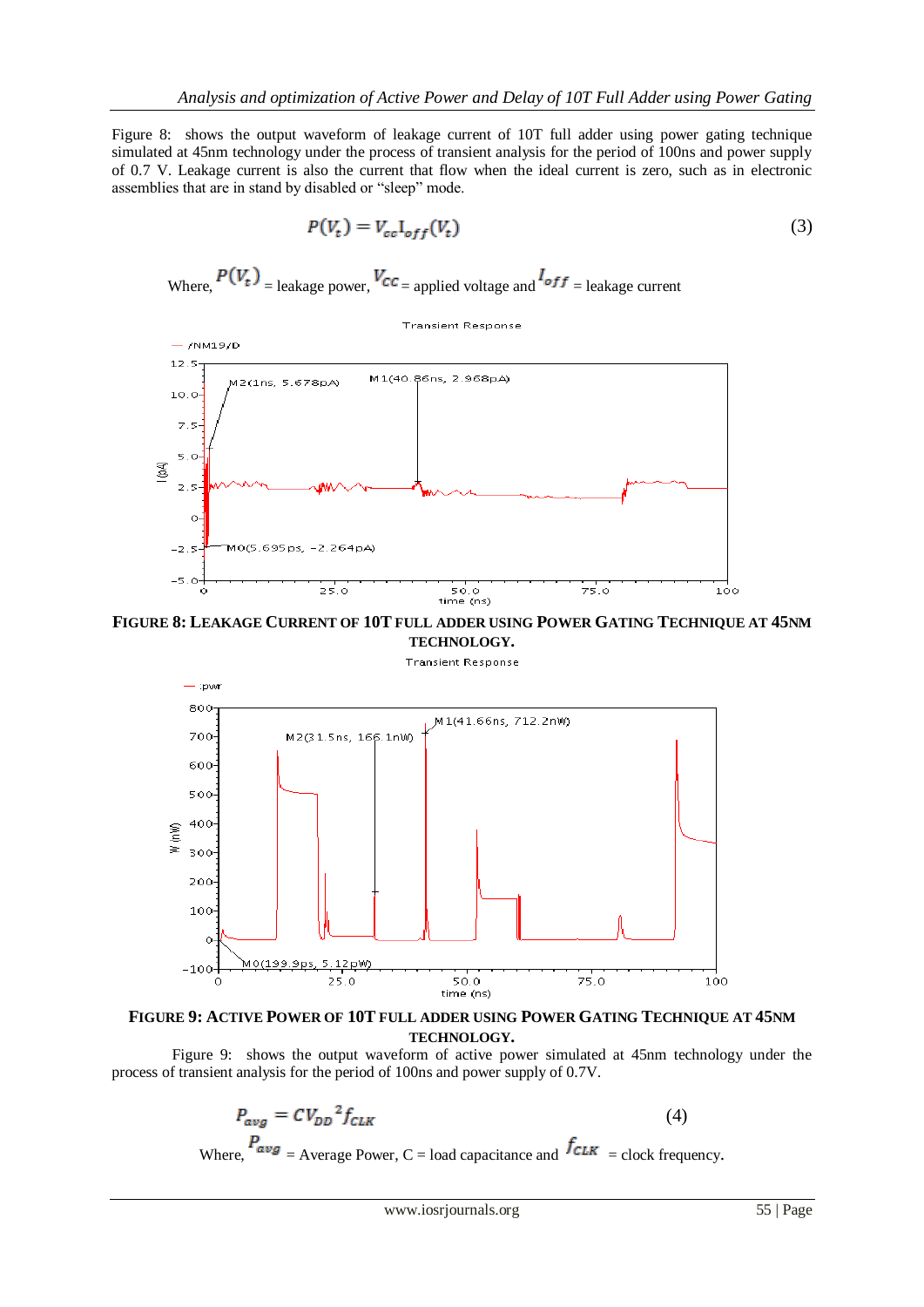## **VI. RESULT AND DISCUSSION**

Table 1 shows the simulation results for 10T Full adder Performance comparison regarding power, leakage current, and delay and power delay product. All the full adders were supplied with two different technologies. Simulation result also derives the variation in delays. Rise time refers to the time required to change from a specified low value to a specified high value. Fall time (pulse delay time) is the time required for the amplitude of a pulse to decrease fall from a specified value. The average gate delay for rising and falling transition is:



**FIGURE 10: DELAY OF 10T FULL ADDER AT 45NM TECHNOLOGY** 

| <b>TECHNOLOY</b>           | <b>VOLTAGE (V)</b> | <b>ACTIVE</b><br><b>POWER</b><br>$(\mu W)$ | <b>LEAKAGE</b><br><b>CURRENT</b><br>$(\mu A)$ | <b>DELAY</b> | <b>PDP</b> |
|----------------------------|--------------------|--------------------------------------------|-----------------------------------------------|--------------|------------|
| 10T Full Adder             | 0.5                | 64.81                                      | 18.02                                         | 29.17        | 1890.50    |
|                            | 0.7                | 39.20                                      | 18.21                                         | 10.51        | 411.99     |
|                            | 0.9                | 41.61                                      | 21.54                                         | 11.31        | 470.60     |
| 10T Full                   | 0.5                | 91.50                                      | 16.69                                         | 18.34        | 1678.11    |
| <b>Adder power</b>         | 0.7                | 89.02                                      | 10.43                                         | 08.23        | 732.63     |
| Gating<br><b>Technique</b> | 0.9                | 64.79                                      | 07.48                                         | 14.67        | 950.46     |

**TABLE 1 : SIMULATION RESULT OF 10T FULL ADDER**

**FIGURE 11: DELAY OF 10T FULL ADDER USING POWER GATING TECHNIQUE AT 45NM TECHNOLOGY**



**VII. CONCLUSION**

 The 10T full adder has been simulated here at 45nm technology for calculation of different parameters and is compared with the 10T full adder using power gating technique simulation results at The results show that power consumption of the circuit is reduced to 89.2nW for 0.7V at 45nm and reduces further on reduction of the supply voltage. Delay has also been improved and reduced to 08.23ns at 0.7V at 45nm technology. The comparison shows that the implementation of the 10T full adder using power gating technique would be better at 45nm technology as compared to 10T full adder.

#### **ACKNOWLEDGMENT**

 This work is supported by ITM University, Gwalior in collaboration with Cadence Design System, Bangalore India.